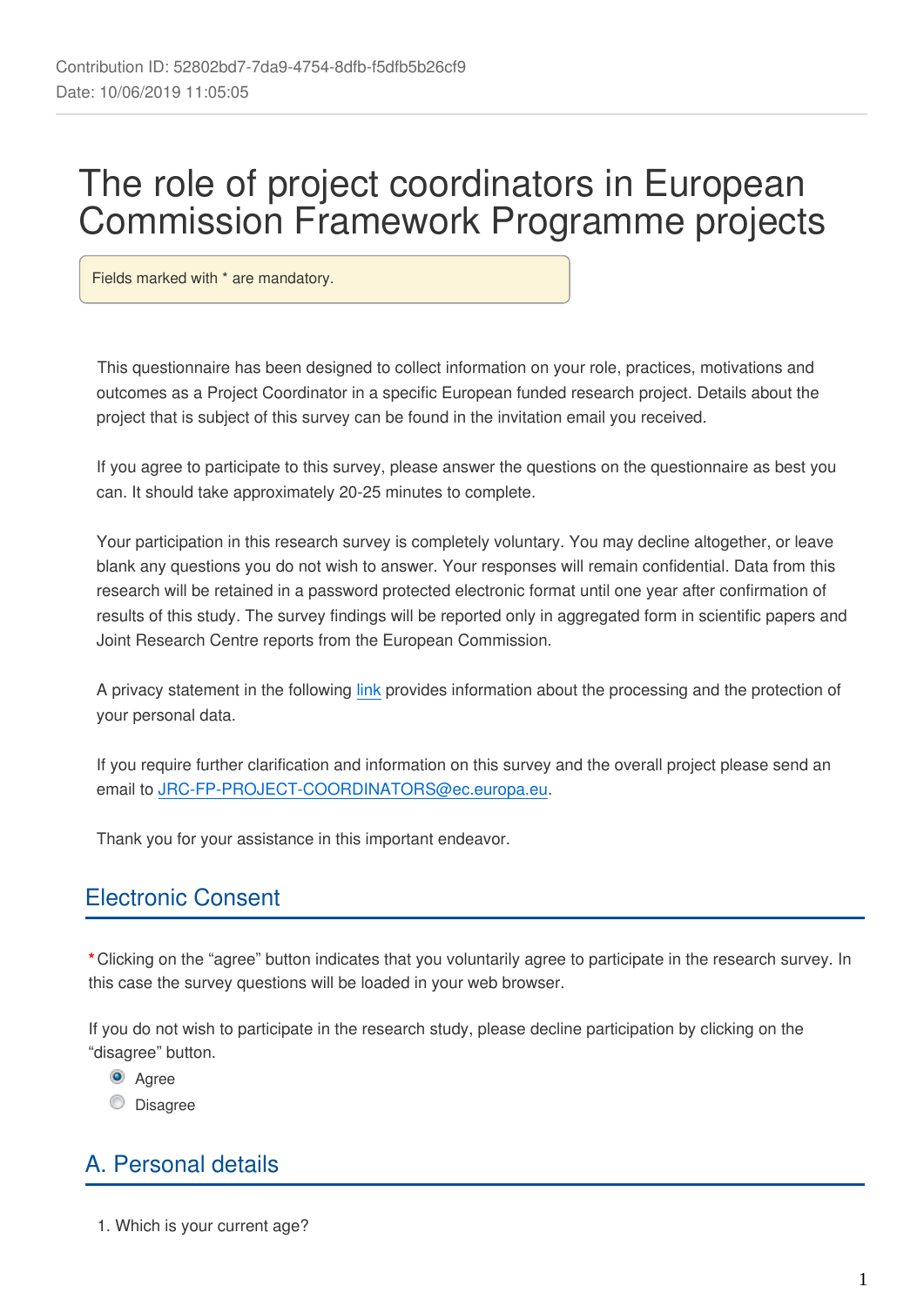*Only values between 18 and 80 are allowed*

56

2. Which is your current job title?

**Professor V** Chief Executive Officer

- Scientific researcher **Other**
- **Manager**
- 3. How many years have you been employed in your current organisation?

17

4. How many years have been employed in total during your professional career?

35

### B. Personal research activities and experience

- 5. Which of the following most closely describes your research domain?
	- C Life Sciences Social Sciences
	- C ICT C Arts & Humanities
	- C Engineering C Other
	- **C** Physical Sciences
- 6. How many EC funded projects (e.g. FP7, H2020) have you been Project Coordinator?

1

7. How many of the EC funded projects on which you have been Project Coordinator have been over €500,000 in value?

 $\overline{0}$ 

8. How do you rate your level of knowledge and know-how in the following activities *(1=very poor, 7=excellent)*:

|                                                   | Very<br>poor | $\overline{2}$ | 3 | Average<br>4 | 5         | 6 | Excellent<br>7 |
|---------------------------------------------------|--------------|----------------|---|--------------|-----------|---|----------------|
| Scientific research                               | €            | €              | ⊙ | €            | $\bullet$ |   | C              |
| Commercialisation processes of<br>innovations     | ⊙            |                | ⊙ | C            | $\bullet$ |   | C              |
| Formal project management<br>processes            | O            | 0              | ⊙ | C            | $\bullet$ |   | e              |
| Leading large scale interdisciplinary<br>projects | C            |                | ⊙ | €            | $\bullet$ |   |                |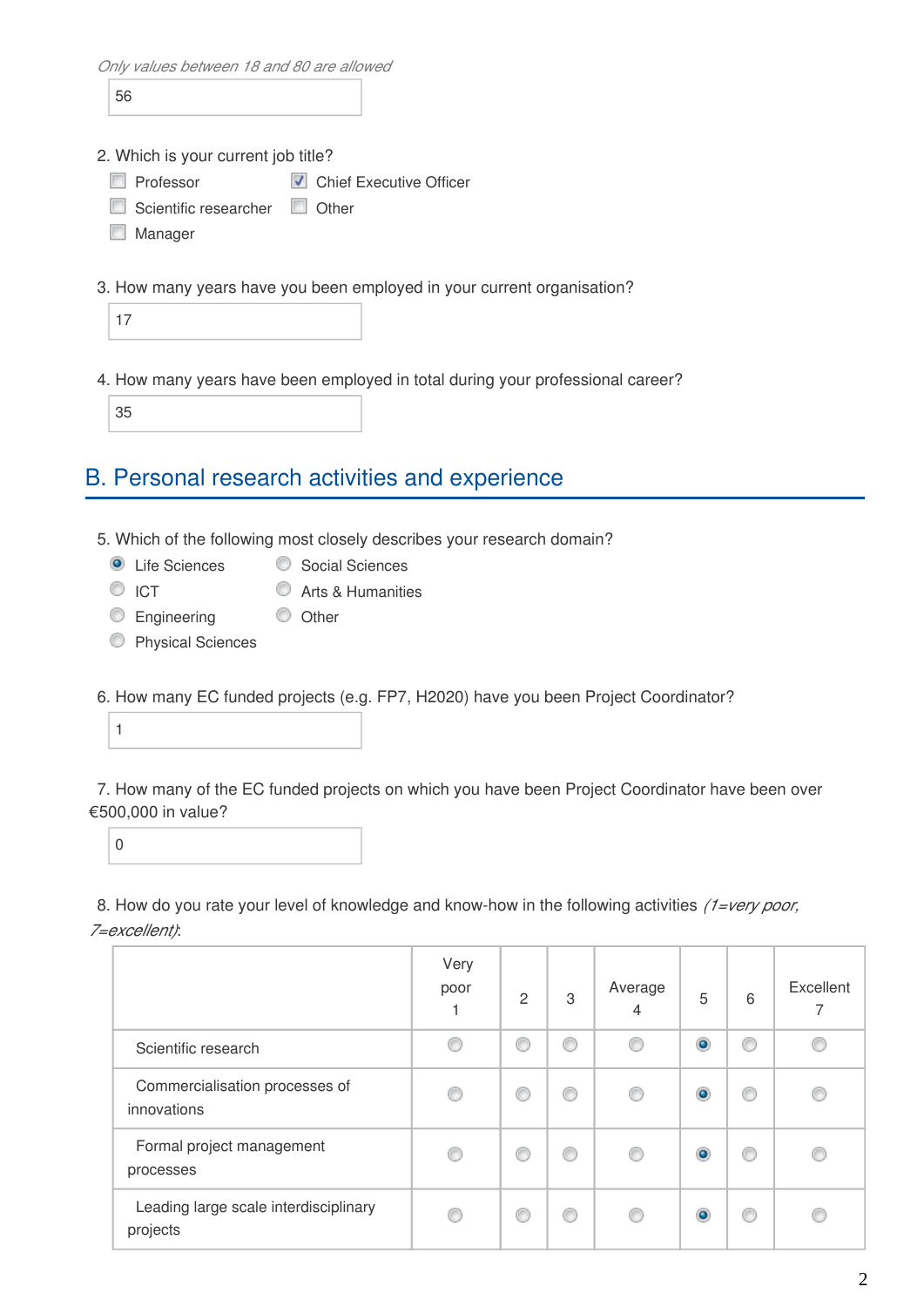|                                                      | Very<br>poor<br>1 | $\overline{2}$ | 3 | Average<br>4 | 5 | 6              | Excellent<br>$\overline{7}$ |
|------------------------------------------------------|-------------------|----------------|---|--------------|---|----------------|-----------------------------|
| Creativity                                           | ⊙                 | ⊙              | ⊙ | ∩            | 0 | ⊙              | $\circledcirc$              |
| <b>Task orientation</b>                              | ⊙                 | ⊙              | ⊙ | ∩            | 0 | ⊙              | $\circledcirc$              |
| Risk-tolerance                                       | ⊙                 | ⊙              | 0 | ∩            | ⊙ | $\circledcirc$ | ⊙                           |
| Ability to manage conflicts                          | ⊙                 | ⊙              | ⊙ | ⋒            | ⊙ | $\bullet$      | ⋒                           |
| Ability to empathise                                 | ⊙                 | ⊙              | ⊙ | ∩            | ⊙ | $\bullet$      | ⊙                           |
| Sense of responsibility                              | 0                 | ⊙              | ⊙ | ⊙            | 0 | ⊙              | $\bullet$                   |
| Self-confidence and positive self-<br>concept        | ∩                 | ⋒              | ∩ | ⋒            | ⋒ | $\bullet$      | F                           |
| Assertive communication with project<br>stakeholders | ∩                 | ∩              | ⊙ | ⋒            | ⊙ | ⊙              | $\bullet$                   |
| Ability to recognise good performance                | ⊙                 | ⊙              | ⊙ | ⋒            | ⊙ | ⊙              | $\circledcirc$              |
| Team building                                        | ⊙                 | ⊙              | 0 | ∩            | 0 | ⊙              | $\bullet$                   |
| Empowering                                           | ⊙                 | ⊙              | 0 | ⋒            | ⊙ | ⊙              | $\circledcirc$              |
| Leading by example                                   | C                 | ⋒              | ∩ |              | O | ∩              | $\bullet$                   |

9. Evaluate your personal leadership qualities *(1=very poor, 7=excellent)*:

### C. Project details and design

*Please answer the following questions in the context of the project for which you were the Project Coordinator. The project details such as project title and project number can be retrieved in the invitation email you received.*

10. When leading this project how many employees worked in your unit?

3

11. A discipline is a particular branch of knowledge (e.g. biomedical engineering). Indicate to how many research discplines the project can be allocated:

|                                                                 | Only | More<br>than<br>2 |
|-----------------------------------------------------------------|------|-------------------|
| Number of research discplines in which the project is<br>active | œ    |                   |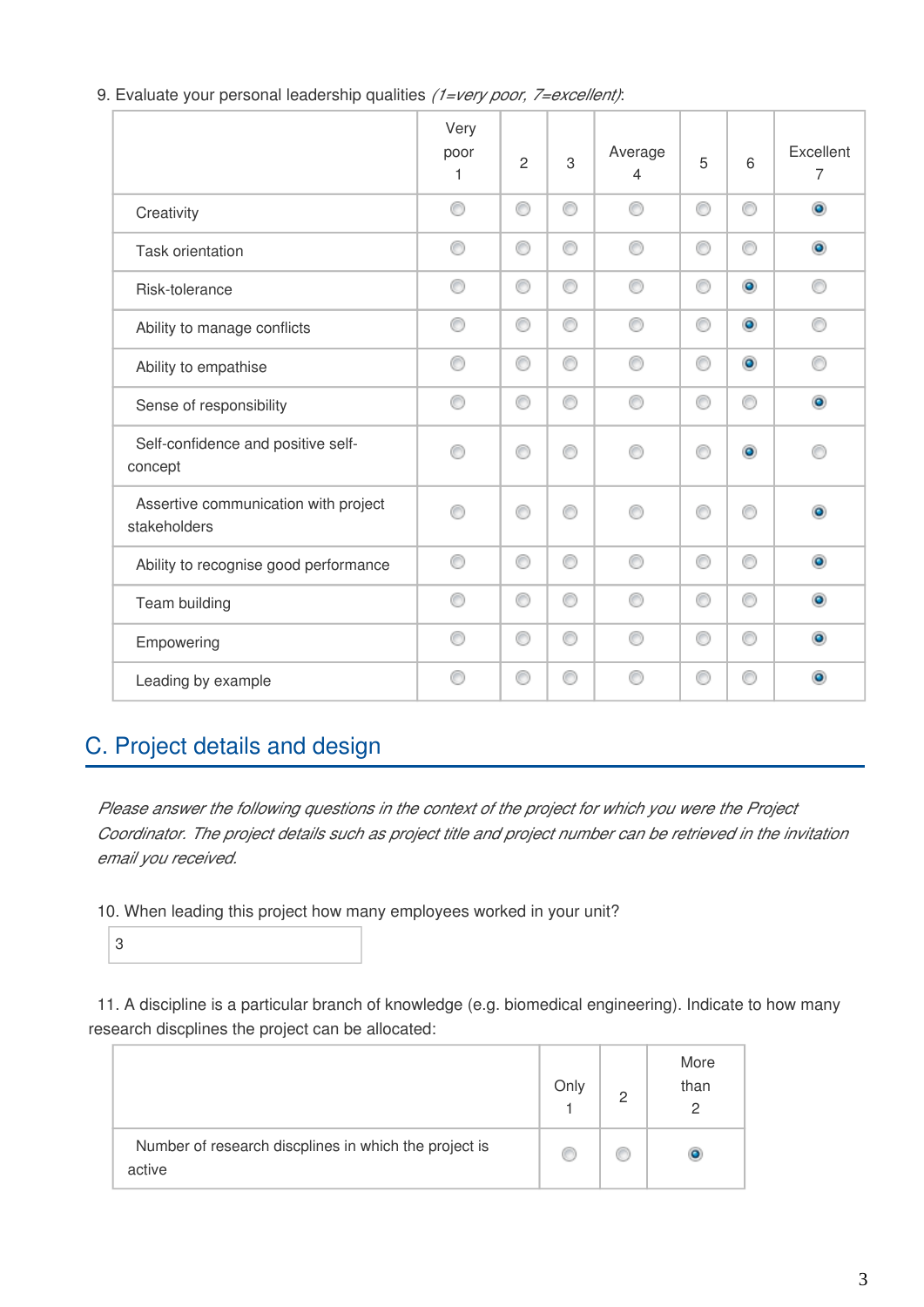12. How important were the following factors in your *personal motivation* to become a Project Coordinator for this project *(1=not important, 7=very important)*:

|                                                               | Not<br>important<br>1 | $\overline{2}$ | 3 | Somewhat<br>important<br>$\overline{4}$ | 5 | 6 | Very<br>important<br>7 |
|---------------------------------------------------------------|-----------------------|----------------|---|-----------------------------------------|---|---|------------------------|
| Greater control over the research<br>direction of the project | $\bullet$             | ⊙              | ⋒ |                                         | ⋒ | ⋒ | ⋒                      |
| Scientific opportunities of the<br>project                    | ⋒                     | ⊙              | ⋒ | ۵                                       | ◎ | ⋒ |                        |
| Commercial opportunities of the<br>project                    |                       | $\circledcirc$ | ⋒ |                                         | ⋒ | ⋒ |                        |
| Career promotion possibilities                                | $\bullet$             | ⊙              | ◉ | ⋒                                       | ⊙ | ⊙ | ⊙                      |
| Access to additional research<br>resources                    | $\bullet$             | ⊙              | ⋒ |                                         | ⊙ | ⋒ |                        |
| Potential of the project to impact<br>on society              |                       | ⊙              | ∩ |                                         | ∩ |   | $\bullet$              |
| Problem solving opportunity of<br>the project                 |                       | ⊙              | e |                                         | ◎ |   | $\bullet$              |

13. How important were the following stakeholders for *the delivery of the stated innovation objectives* for this project *(1=not important, 7=very important)*:

|                                        | Not<br>important<br>1 | $\overline{c}$ | 3 | Somewhat<br>important<br>4 | 5 | 6         | Very<br>important<br>$\overline{7}$ |
|----------------------------------------|-----------------------|----------------|---|----------------------------|---|-----------|-------------------------------------|
| Academic project partners              | ⋒                     | ⊙              | ⊙ | ⋒                          | ⊙ | $\bullet$ | ∩                                   |
| Industry project partners              | ⋒                     | 0              | ⊙ |                            | ⊙ | $\bullet$ | ⊙                                   |
| Own organisation                       |                       | ⊙              | ⊙ |                            | ⊙ | ⊙         | $\bullet$                           |
| Small and medium<br>enterprises        | A                     | ⊙              | ⊙ | ۰                          | ∩ | ⋒         | ∩                                   |
| Large enterprises                      | ⊙                     | 0              | ⊙ | $\bullet$                  | ⊙ | ⊙         | ∩                                   |
| Business support agencies              | ⊙                     | ⊙              | ⊙ | $\bullet$                  | ⊙ | ⊙         | ⊙                                   |
| Regulatory/standardisation<br>agencies |                       | ⊙              | ∩ |                            | ⊙ | ⋒         |                                     |
| <b>Business investors</b>              | ⋒                     | ⊙              | ⊙ | ⋒                          | ⊙ | ⊙         | $\bullet$                           |
| Accelerators and incubators            | ⋒                     | 0              | ⊙ | ۵                          | ⊙ | ⊙         | ∩                                   |
| Technology transfer experts            | ⊙                     | ⊙              | ⊙ | $\bullet$                  | ⊙ | ⊙         | ⊙                                   |
| Other                                  | ⋒                     | ⊙              | ⊙ |                            | C | ⋒         | $\bullet$                           |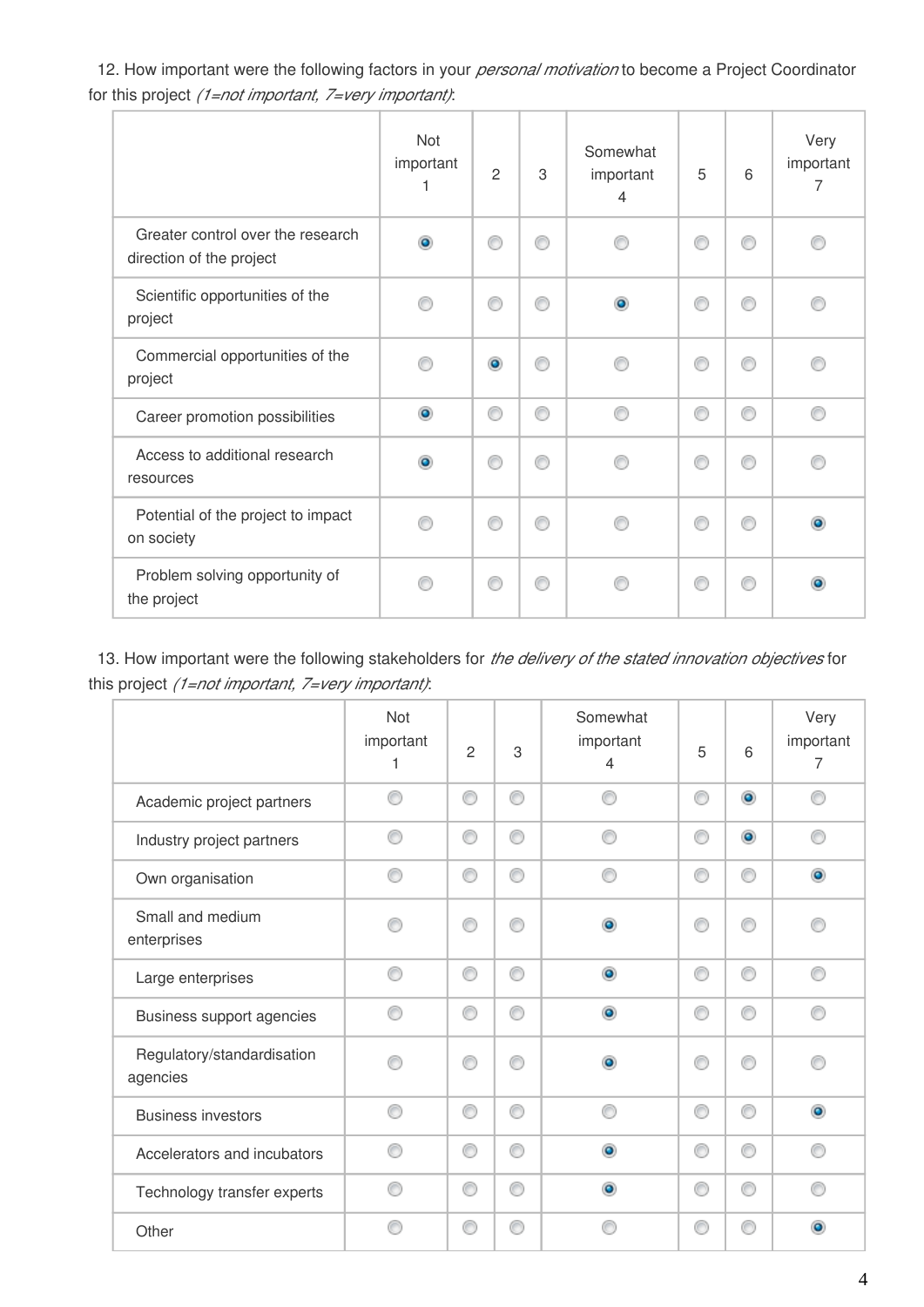If you selected the category "Other" in Question 14, could you specify the stakeholder?

FRONTLINE ENDUSERS NURSES

14. Rank in order of importance each of the following project design priorities that influenced your consortium design at the *proposal development* stage for this project *(1=least important, 8=most important)*:

|                                                         | Least<br>important<br>1 | $\overline{2}$ | 3              | $\overline{4}$ | 5         | 6         | 7         | Most<br>important<br>8 |
|---------------------------------------------------------|-------------------------|----------------|----------------|----------------|-----------|-----------|-----------|------------------------|
| Clarity in project objectives                           | $\bullet$               | ⊙              | C              | ⊙              | ⊙         | ◎         | ⊙         | ∩                      |
| Access to specialised knowledge                         | C                       | $\bullet$      | €              | ⋒              | ◉         | ◎         | ⋒         | ∩                      |
| Optimal commercialisation<br>opportunities              | A                       | ⊙              | $\circledcirc$ | ß              | ∩         | ß         | ⋒         |                        |
| Internal knowledge sharing in the<br>project            |                         | ⊙              | C              | C              | ⊙         | $\bullet$ | ⋒         |                        |
| Prior collaborative experience                          | C                       | ⊙              | 6              | C              | ⊙         | ⋒         | $\bullet$ | ◎                      |
| Effectiveness in project<br>administration              | e                       | ⋒              | ⋒              | ß              | $\bullet$ | B         | ⋒         |                        |
| Capacity of consortium to adapt<br>during project       |                         | ⊙              | ⋒              |                | ⊙         | ⋒         |           | ۰                      |
| Capacity of project consortium to<br>maintain consensus |                         | ⋒              |                | ۰              | ⋒         |           |           |                        |

15. In terms of your role as Project Coordinator in this project, how much do you agree with the following statements? *(1=strongly disagree, 7=strongly agree)*:

|                                                                                                                  | Strongly<br>disagree | 2 | 3 | Neutral<br>$\overline{\mathcal{L}}$ | 5 | 6         | Strongly<br>agree<br>7 |
|------------------------------------------------------------------------------------------------------------------|----------------------|---|---|-------------------------------------|---|-----------|------------------------|
| I helped project partners understand<br>how their objectives and goals related to<br>that of the overall project |                      | ⊙ | ⊙ | ⋒                                   | € |           | ۰                      |
| I made many strategic decisions<br>together with the project partners                                            |                      | € | ⋒ |                                     | C | ۵         |                        |
| I believed in the project partners ability<br>to improve even when they made<br>mistakes                         |                      | C |   |                                     | C |           |                        |
| I expressed confidence in the project<br>partners ability to perform at a high level                             |                      | ⊙ | ⊙ |                                     | € | $\bullet$ |                        |
|                                                                                                                  |                      |   |   |                                     |   |           |                        |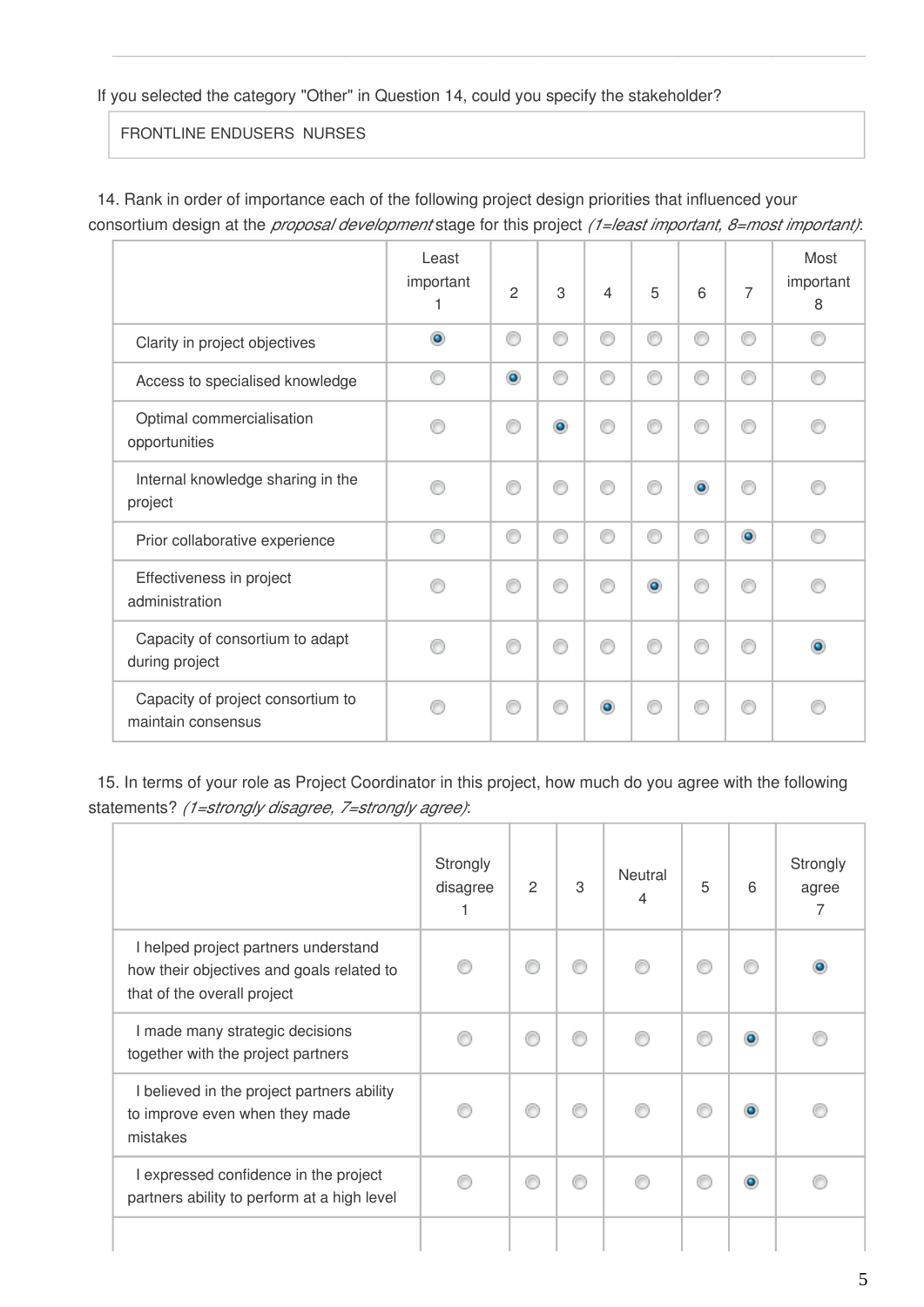| I allowed project partners to conduct<br>their tasks in their own way                                           |   |   |           |  |
|-----------------------------------------------------------------------------------------------------------------|---|---|-----------|--|
| I made it more efficient for project<br>partners to do their job by keeping the<br>rules and regulations simple | ⋒ |   |           |  |
| I allowed project partners to make<br>important decisions quickly                                               | ⋒ |   | ⋒         |  |
| I encouraged a high level of information<br>sharing across the project consortium                               | ⋒ |   | €         |  |
| I regularly provided support for new<br>ideas                                                                   | ∩ |   | $\bullet$ |  |
| I focused on work-related rather than<br>administrative communications to the<br>team                           | C |   | €         |  |
| I had a strong focus on learning                                                                                | ∩ | ⋒ | $\bullet$ |  |

16. Indicate the impact of the following project design priorities on the delivery of project innovation outcomes *(1=no impact, 7=significant impact)*:

|                                                         | <b>No</b><br>impact | $\overline{c}$ | 3 | Some<br>impact<br>4 | 5              | 6 | Strong<br>impact<br>7 |
|---------------------------------------------------------|---------------------|----------------|---|---------------------|----------------|---|-----------------------|
| Clarity in project objectives                           | ⋒                   | ⊙              | ∩ | ⋒                   | ⊙              | ⋒ | $\bullet$             |
| Access to specialised knowledge                         | ⋒                   | ⊙              | ∩ | ⋒                   | $\circledcirc$ | ⋒ | e                     |
| Optimal commercialisation opportunities                 | ⋒                   | ∩              | ⋒ |                     | $\circledcirc$ | ⋒ | e                     |
| Internal knowledge sharing in the project               | ⋒                   | ⊙              | ⊙ | ⋒                   | $\circledcirc$ | ⋒ | ⋒                     |
| Prior collaborative experience                          | ∩                   | ⊙              | ∩ | ⋒                   | $\circledcirc$ | ⋒ | ⋒                     |
| Effectiveness in project administration                 | ⋒                   | ⊙              | ∩ | ⋒                   | $\bullet$      | ⋒ | ⋒                     |
| Capacity of consortium to adapt during<br>project       |                     | ◎              | ⋒ |                     | $\circledcirc$ | ⋒ |                       |
| Capacity of project consortium to<br>maintain consensus | ⋒                   | ⊙              | ⋒ |                     | $\bullet$      | ⋒ |                       |

## D. Project coordination activities

17. Indicate who had the primary responsibility for each of the following tasks in this project *(select one only)*:

| Project<br>Coordinator | Project<br>Consortium |
|------------------------|-----------------------|
|                        |                       |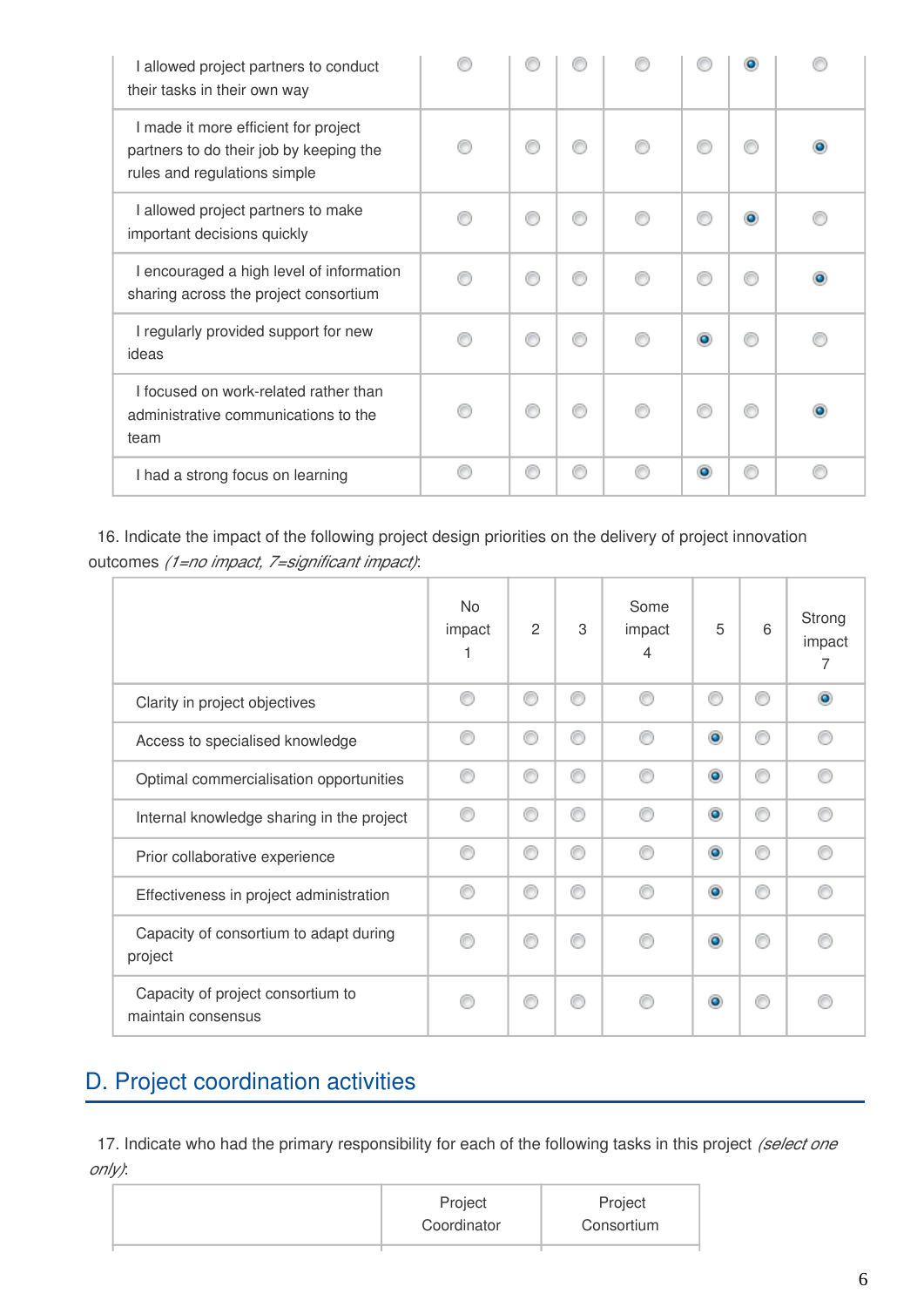| Creation of project concept             |   |  |
|-----------------------------------------|---|--|
| Planning of project scientific goals    |   |  |
| Planning of project innovation<br>goals |   |  |
| Selection of scientific partners        | ۰ |  |
| Selection of industry partners          | o |  |
| Planning of time                        | o |  |
| Planning of budget                      |   |  |

18. How important were each of the following Project Coordinator activities in *delivering the project's stated innovation objectives (1=not at all important, 7=very important)*:

|                                                                  | Not<br>important | $\overline{2}$ | 3 | Somewhat<br>important<br>4 | 5              | 6 | Very<br>important<br>7 |
|------------------------------------------------------------------|------------------|----------------|---|----------------------------|----------------|---|------------------------|
| Delivery of research tasks                                       | ∩                | ◉              | ⋒ | ⋒                          | $\circledcirc$ | ⋒ | ∩                      |
| Designing and implementing<br>collaboration arrangements         |                  | ⋒              |   |                            | $\circledcirc$ |   |                        |
| Designing scientific and<br>innovation objectives                |                  | ⋒              |   |                            | $\bullet$      |   |                        |
| Controlling project resources<br>including funding               |                  | ⋒              | ⋒ |                            | $\bullet$      | C |                        |
| Managing technology transfer and<br>commercialisation activities |                  | ⋒              |   |                            | $\circledcirc$ |   |                        |
| Managerial activities as task<br>planning and project reporting  |                  | ⋒              |   |                            | $\bullet$      |   |                        |
| Managing interactions with<br>external stakeholders              |                  | €              | ⋒ |                            | $\bullet$      | ⋒ |                        |

19. Indicate to what extent the following Project Coordinator activities presented challenges to you in *deliv ering the project's stated innovation objectives (1=not at all challenging, 7=very challenging)*:

|                                                          | Not at all<br>challenging | $\mathfrak{D}$ | 3         | Neutral<br>4 | 5 | 6 | Very<br>challenging |
|----------------------------------------------------------|---------------------------|----------------|-----------|--------------|---|---|---------------------|
| Delivery of research tasks                               |                           | ۱              | €         |              |   | ◎ |                     |
| Designing and implementing<br>collaboration arrangements |                           | w              | $\bullet$ |              |   | C |                     |
| Designing scientific and<br>innovation objectives        |                           | ۰              | €         |              |   | € |                     |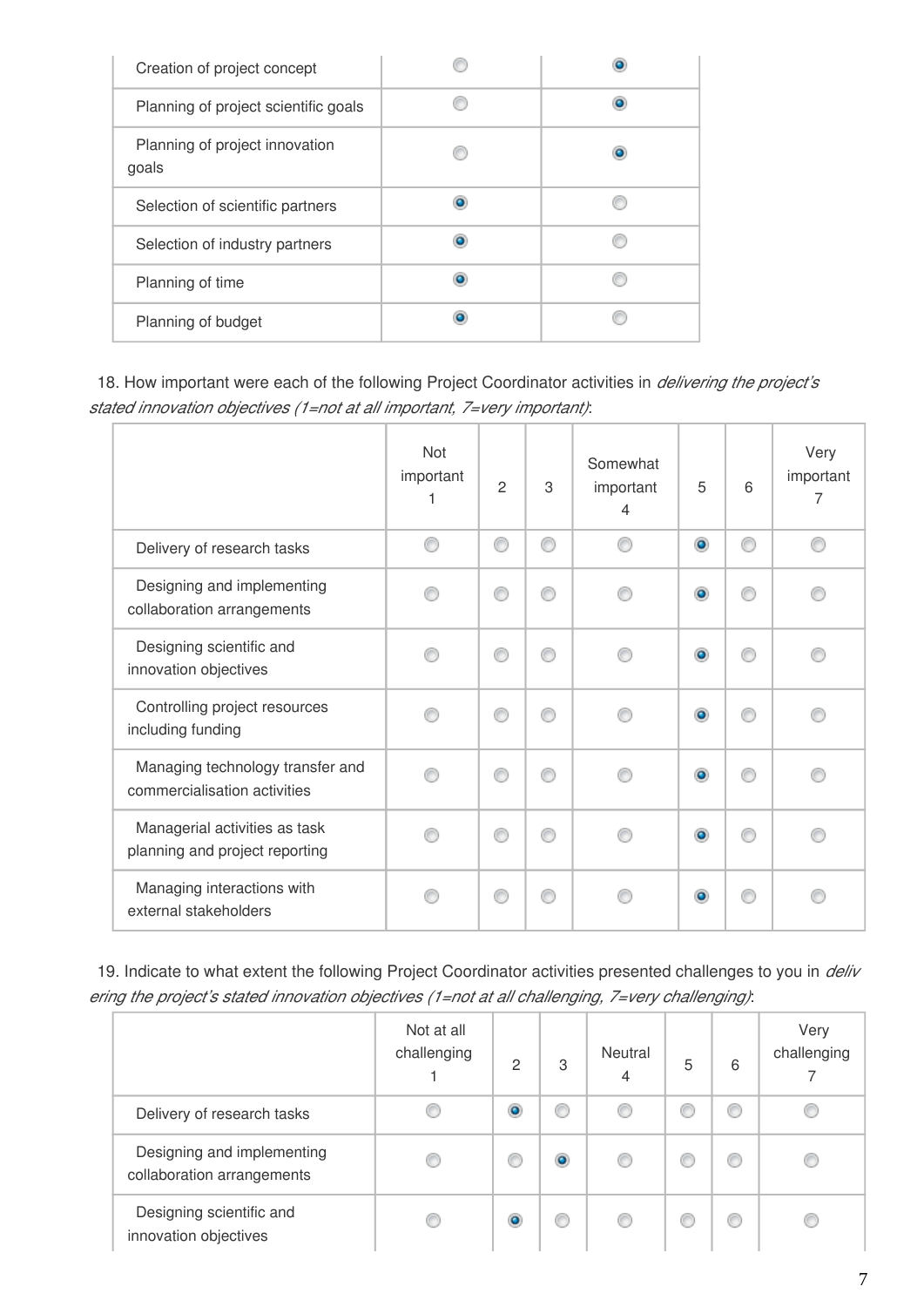| Controlling project resources<br>including funding               | $\bullet$ | C |  |  |
|------------------------------------------------------------------|-----------|---|--|--|
| Managing technology transfer<br>and commercialisation activities |           |   |  |  |
| Managerial activities as task<br>planning and project reporting  |           |   |  |  |
| Managing interactions with<br>external stakeholders              |           |   |  |  |

# E. Project impact

20. How important do you rate the following impact criteria for this project during the *project design phase (1=not important, 7=very important)*:

|                                                                                                                                      | Not<br>important<br>1 | $\overline{c}$ | 3 | Somewhat<br>important<br>$\overline{4}$ | 5 | 6 | Very<br>important<br>$\overline{7}$ |
|--------------------------------------------------------------------------------------------------------------------------------------|-----------------------|----------------|---|-----------------------------------------|---|---|-------------------------------------|
| <b>Scientific impact</b><br>E.g.: Number and quality of peer<br>reviewed publications                                                |                       | ۱              | ⋒ |                                         | ⊙ |   |                                     |
| <b>Technology transfer impact</b><br>E.g.: Movement of know-how,<br>technical knowledge or technology<br>externally from the project |                       |                | ۵ |                                         | ⋒ |   |                                     |
| Human capital development<br>impact<br>E.g.: Researcher learning and<br>development (including education)                            |                       | ∩              |   |                                         | ⋒ |   |                                     |
| <b>Societal impact</b><br>E.g.: Enhanced societal and public<br>welfare outcomes                                                     | ∩                     | ∩              | ∩ | ∩                                       | ⊙ | ⋒ |                                     |
| <b>Collaboration impact</b><br>E.g.: Enhancement of scientific and<br>network relationship between<br>project partners               |                       | ⊙              | ⋒ |                                         | ◎ |   |                                     |
| <b>Political impact</b><br>E.g.: Enhancement of project<br>consortia in perspective of key<br>funding and policy agents              |                       | ∩              | ∩ |                                         | C |   |                                     |
| <b>Personal career impact</b><br>E.g.: Enhancement of personal<br>career positioning                                                 | $\bullet$             | ∩              | ∩ |                                         | ∩ |   |                                     |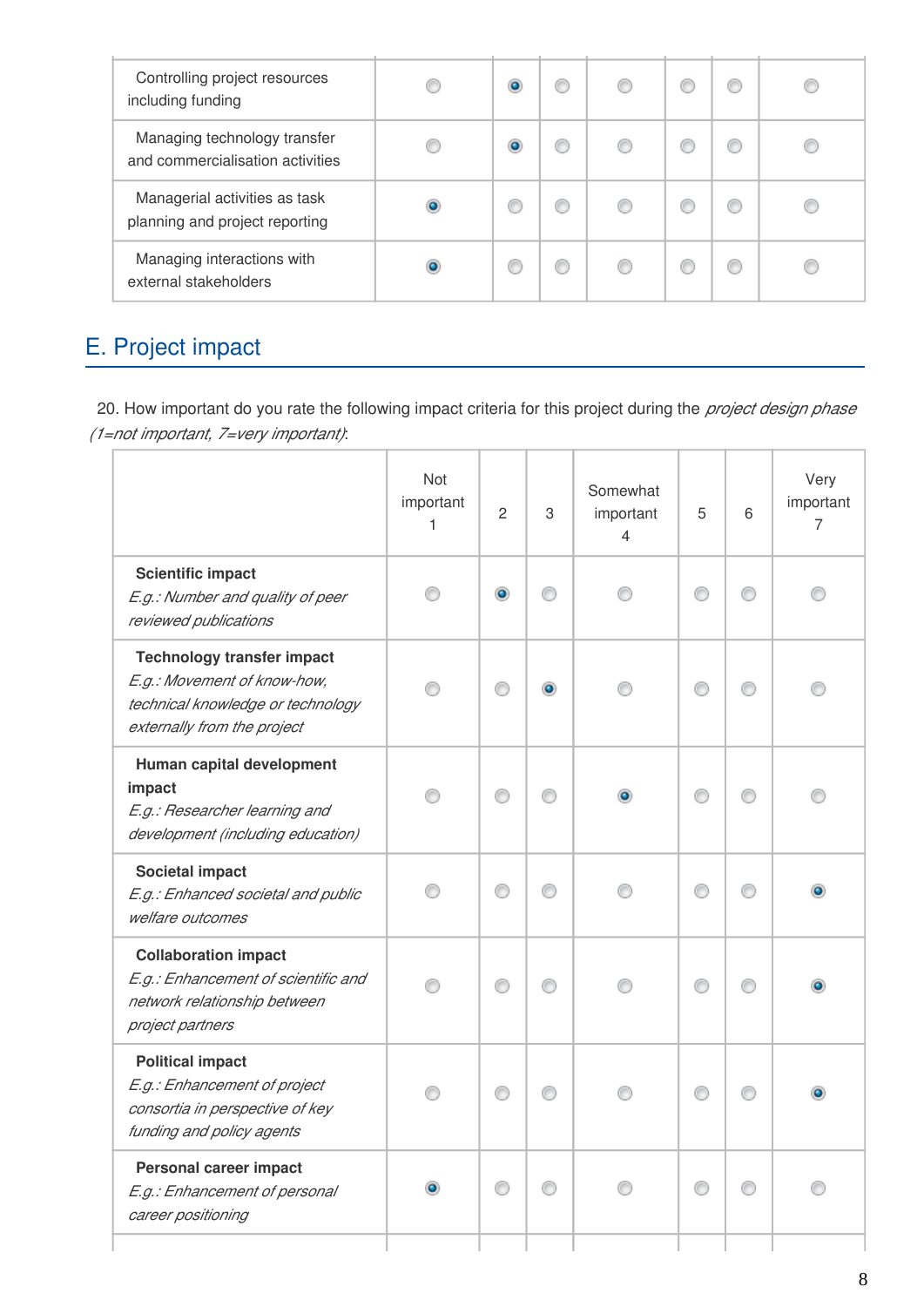| <b>Market impact</b>             |  |  |  |  |
|----------------------------------|--|--|--|--|
| E.g.: Development of new product |  |  |  |  |
| or service from project          |  |  |  |  |

21. Indicate the impact that each of the following criteria had at the *project final phase (1=no impact, 7 =significant impact)*:

|                                                                                                                                      | No<br>impact<br>1 | $\overline{c}$ | 3 | Some<br>impact<br>4 | 5 | 6         | Significant<br>impact 7 |
|--------------------------------------------------------------------------------------------------------------------------------------|-------------------|----------------|---|---------------------|---|-----------|-------------------------|
| <b>Scientific impact</b><br>E.g.: Number and quality of peer<br>reviewed publications                                                |                   | ⊙              | ∩ |                     | ۰ |           |                         |
| <b>Technology transfer impact</b><br>E.g.: Movement of know-how, technical<br>knowledge or technology externally from<br>the project |                   | €              |   |                     |   | $\bullet$ |                         |
| Human capital development impact<br>E.g.: Researcher learning and<br>development (including education)                               |                   | ∩              |   |                     |   |           |                         |
| <b>Societal impact</b><br>E.g.: Enhanced societal and public<br>welfare outcomes                                                     |                   | ⊙              | ∩ |                     | M | O         |                         |
| <b>Collaboration impact</b><br>E.g.: Enhancement of scientific and<br>network relationship between project<br>partners               |                   | ∩              | ⊙ |                     |   |           |                         |
| <b>Political impact</b><br>E.g.: Enhancement of project consortia<br>in perspective of key funding and policy<br>agents              |                   | ⊙              | ⊙ |                     |   |           |                         |
| <b>Personal career impact</b><br>E.g.: Enhancement of personal career<br>positioning                                                 |                   |                |   |                     |   |           |                         |
| <b>Market impact</b><br>E.g.: Development of new product or<br>service from project                                                  |                   | ⋒              |   |                     |   |           |                         |

22. How important were the following factors for *successful innovation outcomes* for this project? *(1=not important, 7 =very important)*

|  | Not<br>important | $\Omega$<br><u>_</u> | 3 | Somewhat<br>important | 'n<br>J | 6 | Very<br>important |
|--|------------------|----------------------|---|-----------------------|---------|---|-------------------|
|--|------------------|----------------------|---|-----------------------|---------|---|-------------------|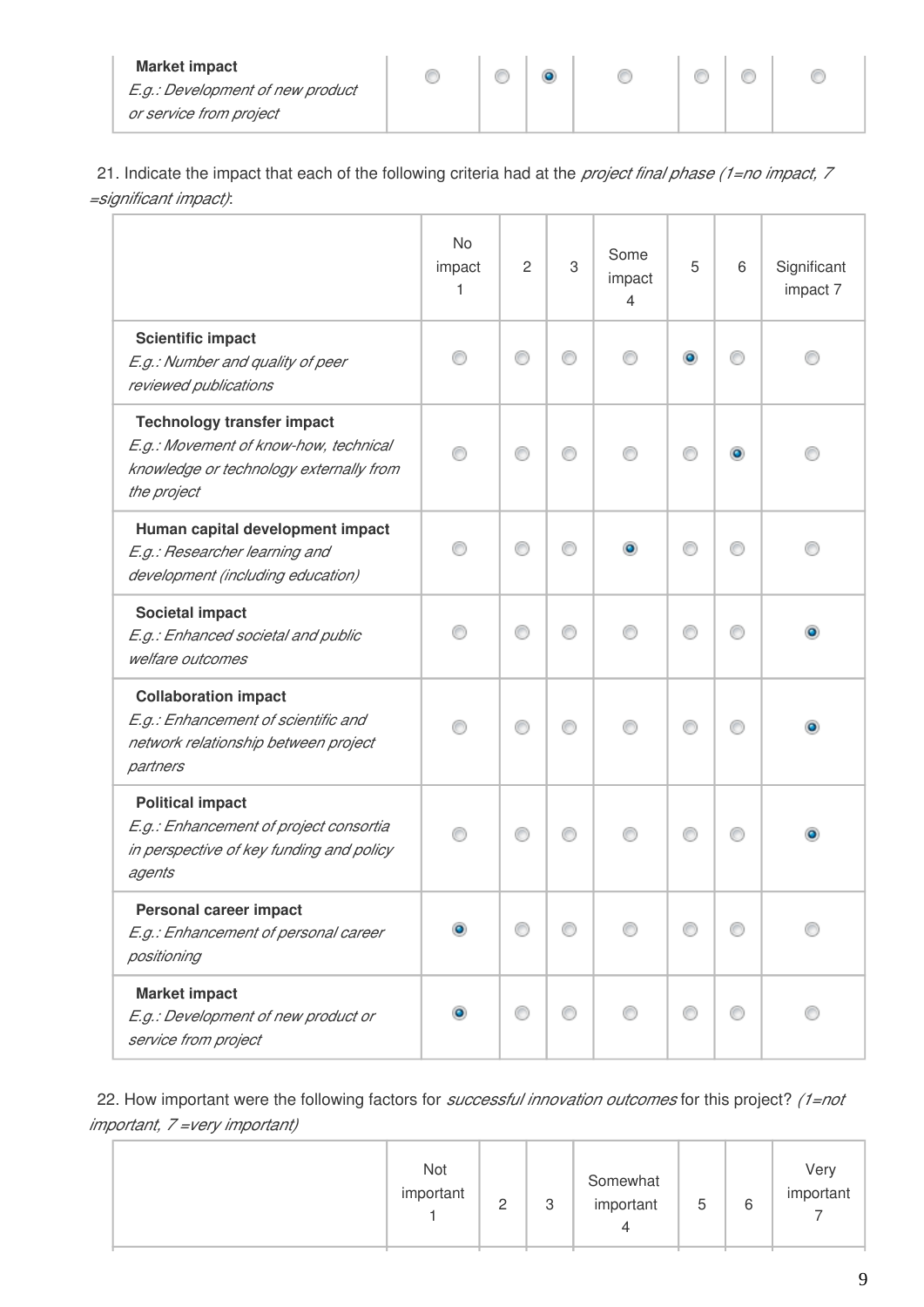| Own institutional provision of<br>technology transfer and<br>commercialisation supports |   | ∩ | $\bullet$ | ⋒         |           |   |
|-----------------------------------------------------------------------------------------|---|---|-----------|-----------|-----------|---|
| Own department leadership and<br>support                                                |   | ⊙ | $\bullet$ | ∩         | ⋒         | ⋒ |
| Working relationships of project<br>consortia                                           |   | ⊙ | ⋒         | $\bullet$ | ⋒         |   |
| Complementarity in knowledge<br>across partners                                         |   | 0 | ∩         | ⊙         | $\bullet$ |   |
| Clear alignment of tasks and<br>objectives for each partner                             |   | ⊙ |           | ∩         | ۰         |   |
| Clarity of research<br>commercialisation plans in project<br>design                     |   | ⊙ |           | ∩         | A         |   |
| Adaptability of project design to<br>commercialisation opportunities                    |   | ⊙ |           | ∩         | ⋒         |   |
| <b>Financial rewards</b>                                                                | ⋒ | 0 | $\bullet$ | O         | ⊙         | ⋒ |
| Alignment of project innovation<br>outputs with requirements of<br>market environment   |   | ⊙ |           | ⋒         |           |   |
| Capacity of technology recipients<br>to uptake project innovation<br>outcomes           |   | ⊙ |           | €         |           |   |

23. At which point in the project life cycle was your role as the Project Coordinator *most influential* for the overall success of this project:

|                                  | Not<br>influential | 2 | 3 | Somewhat<br>influential<br>4 | 5 | 6 | Very<br>influential |
|----------------------------------|--------------------|---|---|------------------------------|---|---|---------------------|
| Pre-project design               | C                  | C | C | ۰                            | O | C |                     |
| Management during the<br>project | C                  | Œ | O | $\bullet$                    | O | O | C                   |
| Project dissemination            |                    | € | C |                              |   | C |                     |

#### **Comments**

*If you have additional comments on the role and impact of Project Coordinators with regards to delivering innovation outcomes from European Commission funded research, please state them here:*

Co-design of end-user engagement is key for deployment of outcomes!

Please indicate your email address if your interested in receiving the final report of this research: